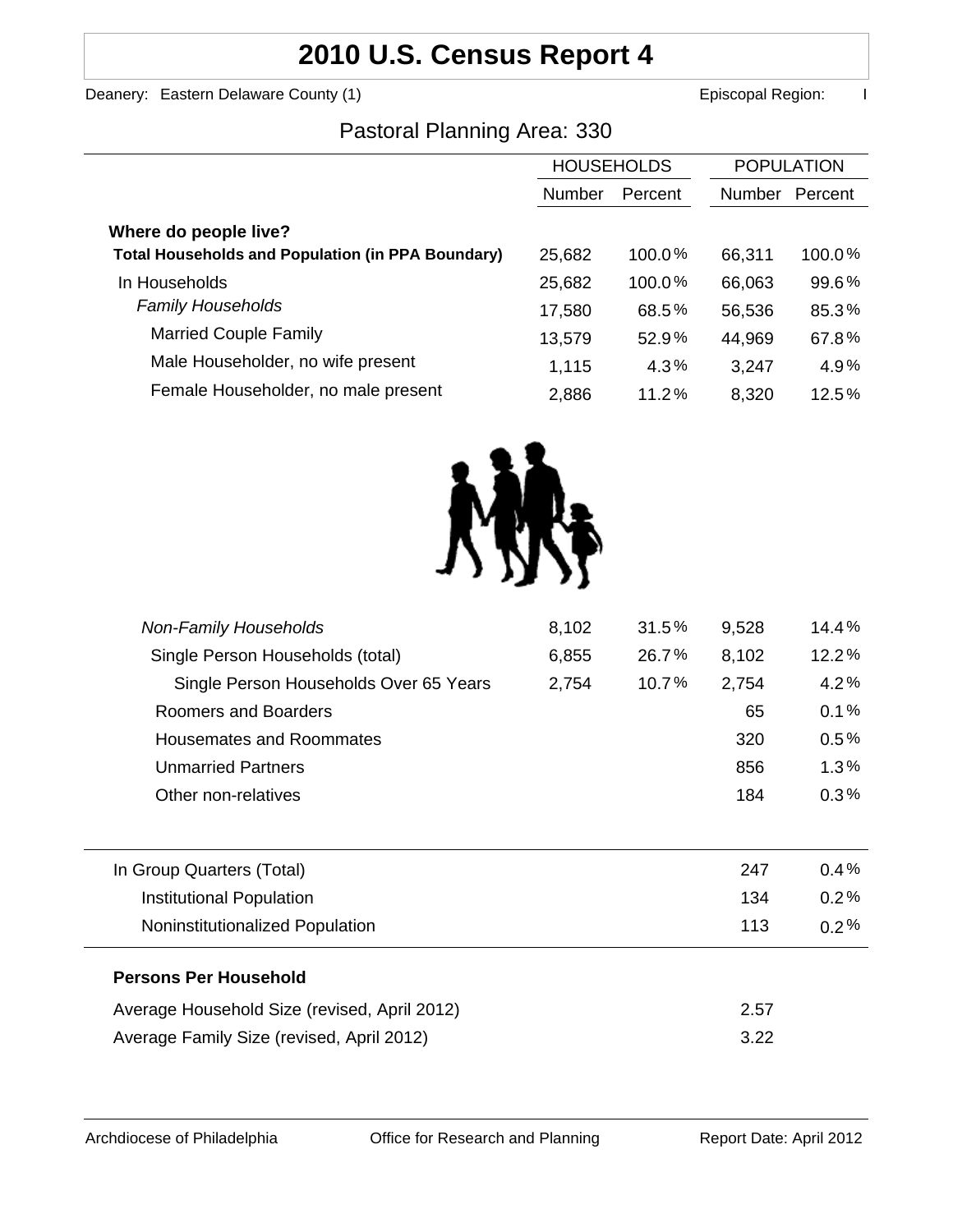## **2010 U.S. Census Report 4**

Deanery: Eastern Delaware County (1) **Example 2** Episcopal Region: I

## Pastoral Planning Area: 330

|                                                   | <b>POPULATION</b> |         |
|---------------------------------------------------|-------------------|---------|
| <b>CHILDREN - UNDER AGE 18</b>                    | Number            | Percent |
| Total Children - Under Age 18 (in PPA Boundary)   | 15,188            | 100.0%  |
| In Households                                     | 15,188            | 100.0%  |
| Householder or spouse is under 18                 | 4                 | 0.0%    |
| With Related:                                     |                   |         |
| Married-Couple Family                             | 11,481            | 75.6%   |
| Male Householder, No Wife Present                 | 701               | 4.6%    |
| Female Householder, No Husband Present            | 1,930             | 12.7%   |
| <b>Other Related Householder</b>                  | 197               | 5.1%    |
| With Non-Relatives                                | 101               | 0.7%    |
| Grandparent Householder                           | 774               | 5.1%    |
| In Group Quarters                                 | 0                 | 0.0%    |
| Institutionalized population                      | 0                 | 0.0%    |
| Noninstitutionalized population                   | 0                 | 0.0%    |
| <b>ADULTS - AGE 65 AND OLDER</b>                  |                   |         |
| Total Adults - Age 65 and Older (in PPA Boundary) | 9,651             | 100.0%  |
| In Households                                     | 9,492             | 98.3%   |
| Family Households:                                | 6,553             | 67.9%   |
| Is Householder or Spouse                          | 5,635             | 58.4%   |
| With Other Relative Householder                   | 179               | 1.9%    |
| With Non-Related Householder                      | 35                | 0.4%    |
| is Parent                                         | 500               | 5.2%    |
| is Parent-in-Law                                  | 205               | 2.1%    |
| In Non-family Households:                         | 2,938             | 30.4%   |
| Male Living Alone                                 | 724               | 7.5%    |
| Male not Living Alone                             | 53                | $0.6\%$ |
| Female Living Alone                               | 2,030             | 21.0%   |
| Female not Living Alone                           | 52                | 0.5%    |
| Other                                             | 80                | $0.8\%$ |
| In Group Quarters                                 | 159               | 1.7%    |
| Institutionalized population                      | 129               | 1.3%    |
| Noninstitutionalized population                   | 30                | 0.3%    |
| Housing Units in the Pastoral Planning Area       |                   |         |
| <b>Total Housing Units</b>                        | 26,927            | 100.0%  |
| Occupied                                          | 25,682            | 95.4%   |
| Owner-Occupied                                    | 19,738            | 73.3%   |
| Renter-Occupied                                   | 5,944             | 22.1%   |
| Vacant                                            | 1,245             | 4.6%    |

Archdiocese of Philadelphia **Office for Research and Planning** Report Date: March 2012